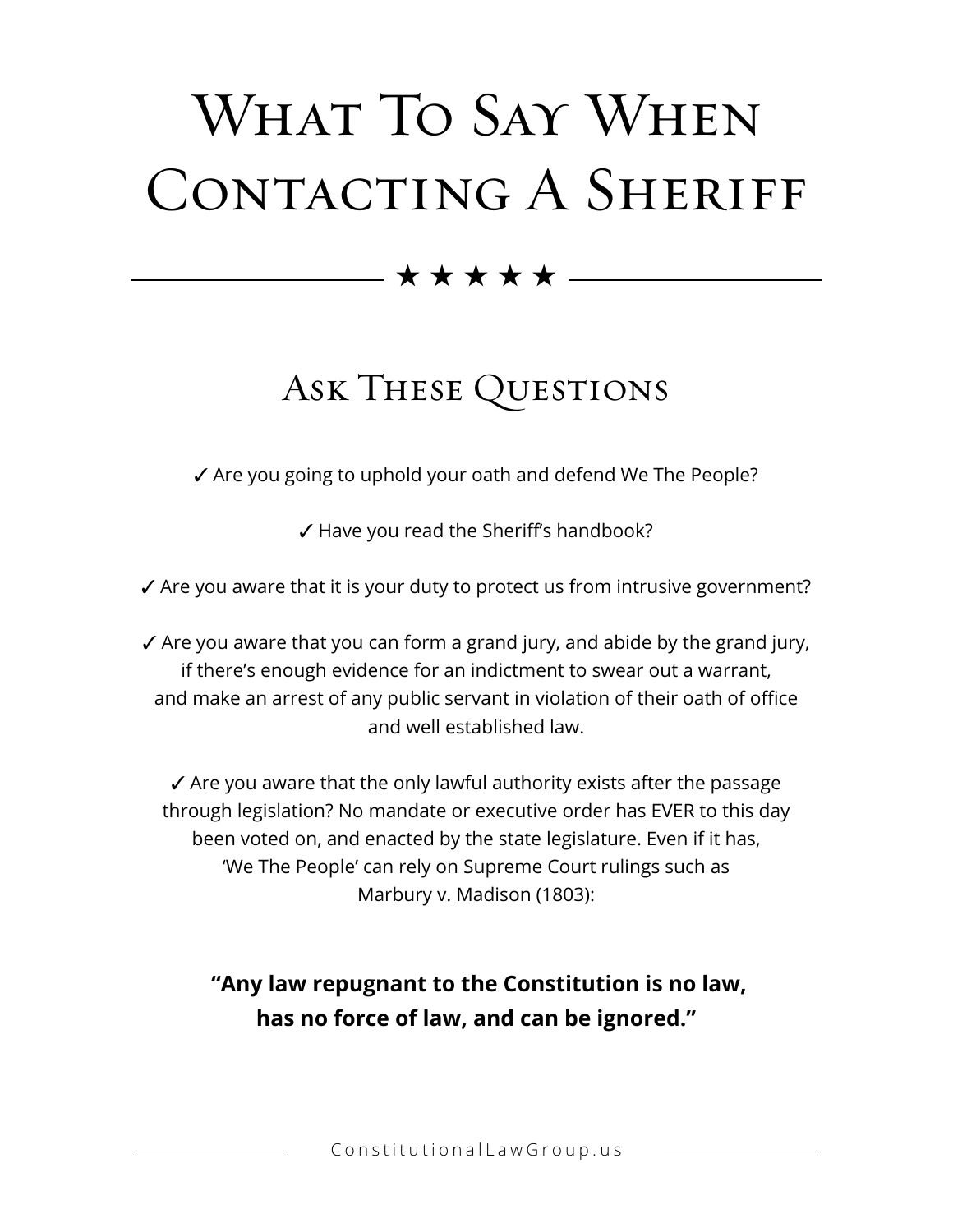## POWER OF THE SHERIFF

In order for statutes to become Law, the legislators must first be given authority by 'We the People' which is found under Article I Section 8 which is restrained by Article I Section 9 and the Bill of Rights. *This is where the Sheriff's attention should be.* If Congress writes statutes outside of Article I Section 8 or statutes that violate Section 9 or the Bill of Rights the following 'General Rule' of the United States Supreme Court is to be applied, and *herein is the power of the County Sheriff.*

## Making Arrests

There are four things the Sheriff needs in order to arrest a lawless judge or any lawless elected or appointed servant with impunity and fearlessness.

 $\checkmark$  Knowledge of the Law. Therefore give him a copy of the Sheriff's Handbook, found under the Resources tab at ConstitutionalLawGroup.us

 $\checkmark$  Knowledge that no agency or elected or appointed servant can remove a Sheriff from office, nor can a Sheriff be arrested unless he or she violates the Common Law such as stealing, killing, etc.

 $\checkmark$  The People standing behind him

 $\checkmark$  Access to the Grand Jury to get an Indictment. The Sheriffs should not be going to the county prosecutor for an indictment as all too often, they are "gatekeepers" for the lawless.

It is up to the Sheriff to:

#### **"Bind the government servant down from mischief by the chains of the Constitution."**

ConstitutionalLawGroup.us